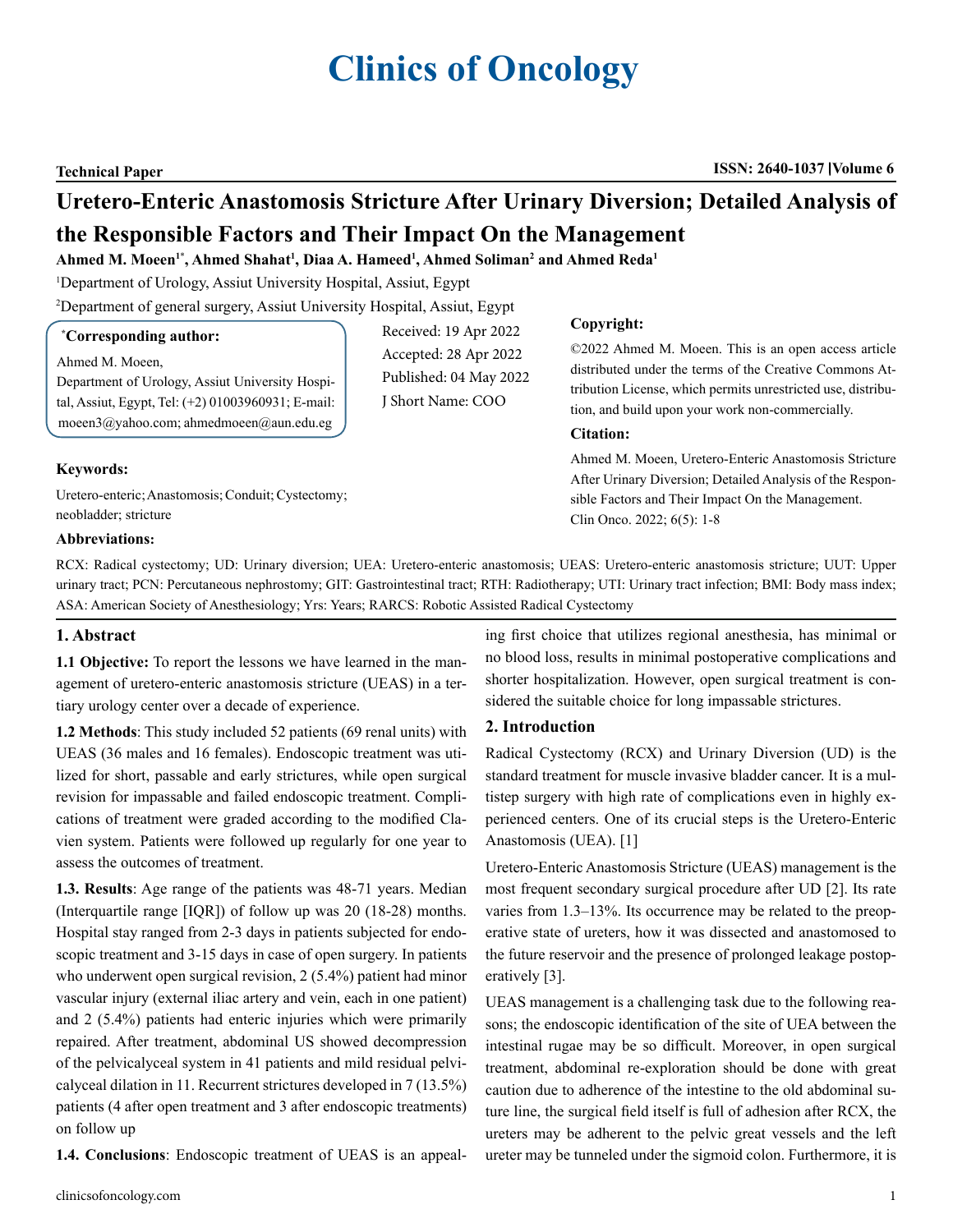crucial to preserve a vascular ureter with a sufficient length for the redo reimplantation.

Herein, we analyze the factors affecting the management of UEAS and reporting our experience in 52 patients [69 renal units].

#### **3. Patients and Methods**

Out of 523 patients who underwent RCX and UD between 2008 and 2019, 76 (14.5%) patients with UEAS were identified. Twenty-four (4.6%) patients were excluded due to malignant obstruction or oncological failure. Fifty-two (9.9 %) patients (37 males and 15 females) with benign strictures (35 unilateral and 17 bilateral) were enrolled in the study. The utilized techniques of UD were the modified Studer's [4], Hautmann's [1] neobladders and ileal conduit [5]. Inclusion criteria were patients with benign UEAS, absence of oncological failure, and ipsilateral good renal function. Exclusion criteria were UEAS due to lymph node compression, malignant obstruction and positive urine cytology.

The preoperative pathology, the presenting symptoms, history of

radiotherapy or chemotherapy and history of previous endoscopic treatment were recorded. Full lab investigations were done including urine analysis  $\pm$  urine culture, urine cytology and routine laboratory work up. Radiological investigations included abdominal US and enhanced pelvi-abdominal CT scan in all patients to exclude oncological failure or malignant obstruction. In patients with a neobladder and dilated Upper Urinary Tract (UUT) with significant Post-Voiding Residual urine (PVR), voiding pouchography was performed to exclude reflux. In patients with a Percutaneous Nephrostomy (PCN) for former drainage of infection or improving the renal function, descending nephrostogram was done to determine the level of obstruction.

The strategy of management was as follows: patients with short, passable, unilateral and early strictures were subjected to endoscopic treatment first. On the other hand, long, impassable, late strictures, bilateral pathology and previous history of radiotherapy or failed endoscopic treatment were subjected to open surgery (Figure-1).



**Figure 1**: An algorism for management of UEAS

In patients indicated for endoscopic treatment, retrograde URS was tried firstly. In case of difficult identification of the site of UEA during retrograde URS, antegrade percutaneous assisted identification of the UEA site by fluoroscopy was performed. In open surgery, certain precautions were adopted during abdominal re-exploration to avoid inadverant injury to the surrounding structures; all operations were performed by high volume surgeons, abdominal incision was started 5 cm cephalic to the previous incision to begin in fresh field, the overlying intestinal adhesion were carefully dissected, pedicle preservation of the neobladder or the conduit then follows, the site of UEA was identified and marked by vessel loop, and the ureter was dissected carefully to preserve its adventia maintaining healthy and lengthy ureter. Common to all patients, JJ stents was fixed for 2 months.

clinicsofoncology.com 2 Follow up visits were scheduled at one month postoperatively and every three months thereafter by serial abdominal US. Success of treatment was defined by symptomatic improvement, improvement of renal function if it was preoperatively elevated, resolution

of hydronephrosis and no need for ancillary procedure.

The Kolmogorov-Smirnov test was used to test the normality of variables. The Mann–Whitney U-test was used for non-normally distributed variables. Categorical data differences were tested with Chi-square test or Fisher's exact test as appropriate. All tests were two-sided and statistical significance was considered at p < 0.05. Data are presented as mean (standard deviation), median (interquartile range [IQR]) or numbers (percentages) as appropriate. Statistical analyses were performed using SPSS statistics version 23.0 (IBM Corp., Armonk, NY, USA).

#### **3. Results**

The age range of the patients was 48-71 years. Median (Interquartile range [IQR]) of follow up was 20 (18-28) months. Hospital stay ranged from 2-3 days in patients treated endoscopically and 3-15 days after open surgery. Interventions were done under spinal anesthesia for endoscopic treatment and a combination of spinal and general anesthesia in patients underwent open surgery. Table-1 shows patients' and stricture characteristics.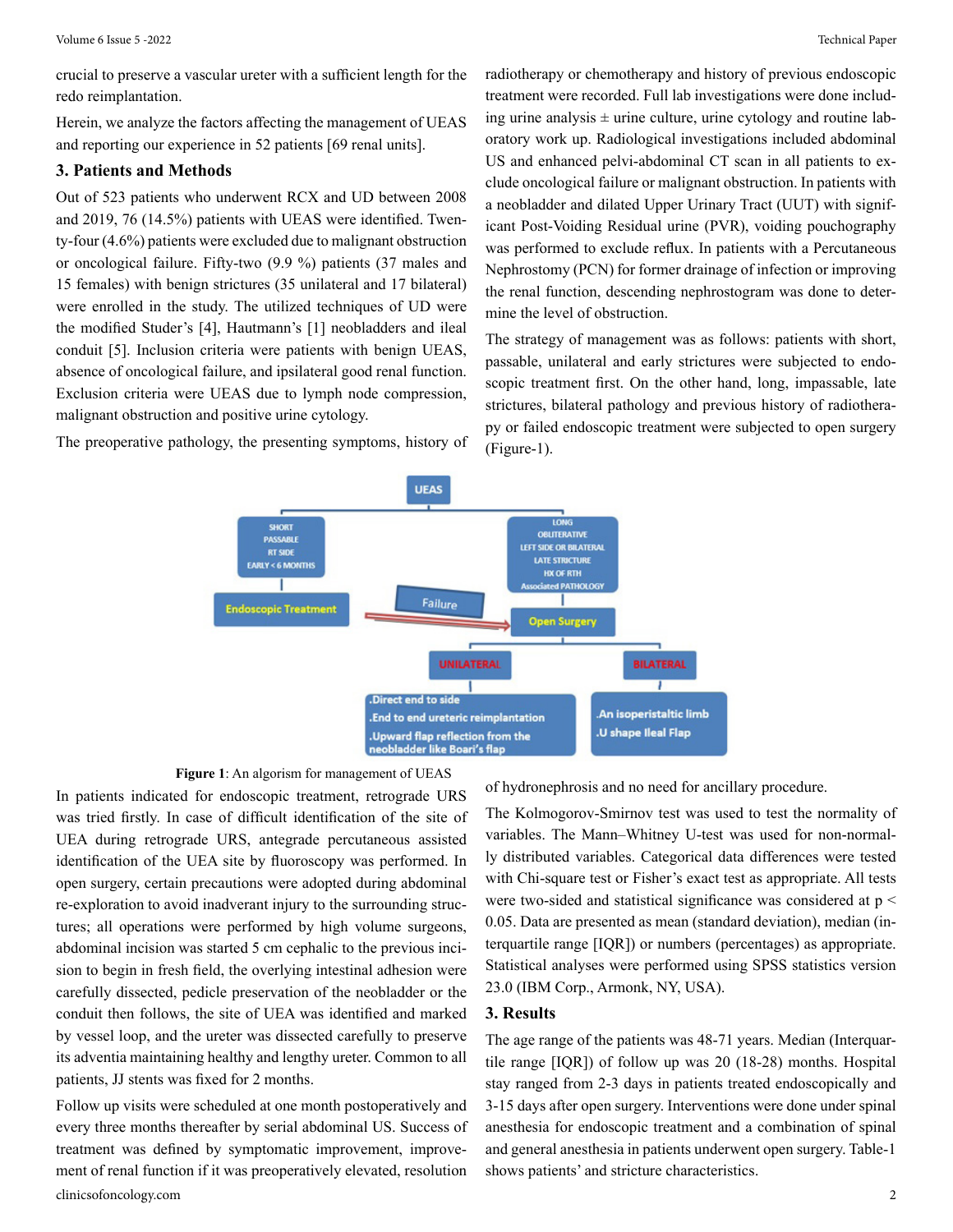**Table 1:** Patients' characteristics

| Variable                              | <b>Open surgery [Group I]</b> | <b>Endoscopic treatment [Group II]</b> | P value |
|---------------------------------------|-------------------------------|----------------------------------------|---------|
| Number of patients $(\% )$            | $37(71.1\%)$                  | $15(28.9\%)$                           |         |
| Age $(M \pm SD)$                      | $59.8 \pm 4.62$               | $60.67 \pm 4.75$                       | 0.592   |
| <b>Sex</b>                            |                               |                                        |         |
| Males                                 | 26(70.3)                      | $11(73.3\%)$                           | 0.825   |
| Females                               | 11(29.7)                      | 4(26.7%)                               |         |
| <b>BMI</b> (mean $\pm$ SD)            | $22.92 \pm 1.19$              | $23.06 \pm 1.2$                        | 0.624   |
| <b>Smoking History</b>                |                               |                                        |         |
| Yes                                   | 20 (54.1%)                    | $9(60\%)$                              | 0.696   |
| $\rm No$                              | $17(45.9\%)$                  | $6(40\%)$                              |         |
| Preoperative co-morbidity grade       |                               |                                        |         |
| None                                  | 16 (43.2%)                    | $8(53.4\%)$                            | 0.074   |
| Mild                                  | $13(35.1\%)$                  | $2(13.3\%)$                            |         |
| Moderate                              | $8(21.6\%)$                   | $3(20\%)$                              |         |
| Sever                                 |                               | $2(13.3\%)$                            |         |
| <b>Preoperative pathology</b>         |                               |                                        |         |
| <b>TCC</b>                            | $20(54.1\%)$                  | $11(73.3\%)$                           | 0.470   |
| <b>SCC</b>                            | 10(27%)                       | 3(20%)                                 |         |
| Adenocarcinoma                        | $4(10.8\%)$                   |                                        |         |
| Micropapillary carcinoma              | $3(8.1\%)$                    | $1(6.7\%)$                             |         |
| Preoperative pathological tumor stage |                               |                                        |         |
| Organ confined pT2, pN0               | 29 (78.4%)                    | $8(53.3\%)$                            | 0.187   |
| Non organ confined: pT3-pT4a, pN0     | $4(10.8\%)$                   | 4(26.7%)                               |         |
| Lymph node-positive: p N+             | $4(10.8\%)$                   | $3(20\%)$                              |         |
| Co-morbid conditions                  |                               |                                        |         |
| Diabetes mellitus                     | $13(35.1\%)$                  | $3(20\%)$                              | 0.595   |
| Hypertension                          | $9(24.3\%)$                   | 4(26.7%)                               |         |
| Cardio-pulmonary disease              | $4(10.8\%)$                   | $1(6.7\%)$                             |         |
| None                                  | 11(29.7%)                     | 7(46.7%)                               |         |
| Neoadjuvant chemotherapy              | $19(51.4\%)$                  | $5(33.3\%)$                            | 0.364   |
| <b>Preoperative RTH</b>               | 8(21.6%)                      | 3(20%)                                 |         |
| <b>Type of diversion</b>              |                               |                                        |         |
| Modified Studer OBS                   | $12(32.5\%)$                  | $6(40\%)$                              | 0.873   |
| Hautmann OBS                          | 14 (37.8%)                    | $5(33.3\%)$                            |         |
| Ileal conduit                         | 11(29.7%)                     | 4(26.7%)                               |         |

Twenty-nine (55.8%) patients developed early stricture [within 6 months] after RCX and 23 (44.2%) developed late stricture  $\lceil$  > 6 months]. The median time to develop stricture (interquartile range) was 16 (2–23) months. UEAS was unilateral in 35 (67.3%) patients and bilateral in 17 (32.7%). Patients with unilateral obstruction presented with renal pain, which was dull aching and progressive, with fever in 20 (38.4%) patients. Patient with bilateral renal obstruction presented with bilateral renal pain in 8 patients, high-grade fever in 4 and elevated serum creatinine in 5 for which bilateral PCN tubes were placed. This was followed by resolution of fever and normalization of renal function.

clinicsofoncology.com 3 Enhanced abdominal CT scan revealed grade II hydronephrosis in 60 renal unites and grade III in 9 renal unites. The length of the stricture segment was  $< 1$  cm in 25 (48%) patients and  $> 1$  cm in 44 (52%). The type of the primary ureteric reimplantation in those patients was a refluxing end to side or end to end fashion to the conduit or to the isoperistaltic limb of the modified studier or Hautmann neobladder (Table-2). No intraoperative complications were encountered in patients who underwent endoscopic treatment. In patients who underwent open surgical revision, 2 (5.4%) patient had minor external iliac artery and vein, each occurred in one patient, which were repaired by 6/0 vicrly. Another 2 (5.4%) patients had enteric injuries which were primarily repaired.

During endoscopic treatment, identification of the site of the UEA was easy in 6 patients [6 renal units] with primary end to end ureteric reimplantation. On the contrary, in 9 (60%) patients [14 renal units] percutaneous assisted URS identification of the UEA was required. Balloon dilation [UroMax UltraTM, 21 Fr  $\times$  4 cm] of the stricture site was performed in 7 (46.7%) patients and laser endo-ureterotomy in 8 (53.3%). Absence of any UUT neoplastic growth was confirmed before JJ stent fixation. The latter was removed after 2 months.

Multiple types of redo open ureteric reimplantation were applied. Direct end to side [16 patients] or end to end [11 patients] ureteric reimplantation to the conduit or the isoperistaltic limb was performed. Upward flap reflection from the neobladder like Boari's flap was configured in 3 patients. Isolation of 20 cm of the ileum was required in 7 patients. The latter was configured either as an isoperistaltic limb in 4 patients or in a U shape to treat bilateral stricture in 3 patients. The base of the U was anastomosed to the pouch and the ends of the U were used as a double chimney to which the ureters were anastomosed (Table-2, Figure-2).

The primary suturing was interrupted in 14 patients and continuous in 38. However, interrupted suturing was done in all patients during management of UEAS. Common to all techniques, a JJ stent was fixed for 2 months in case of neobladders and 7 Fr ure-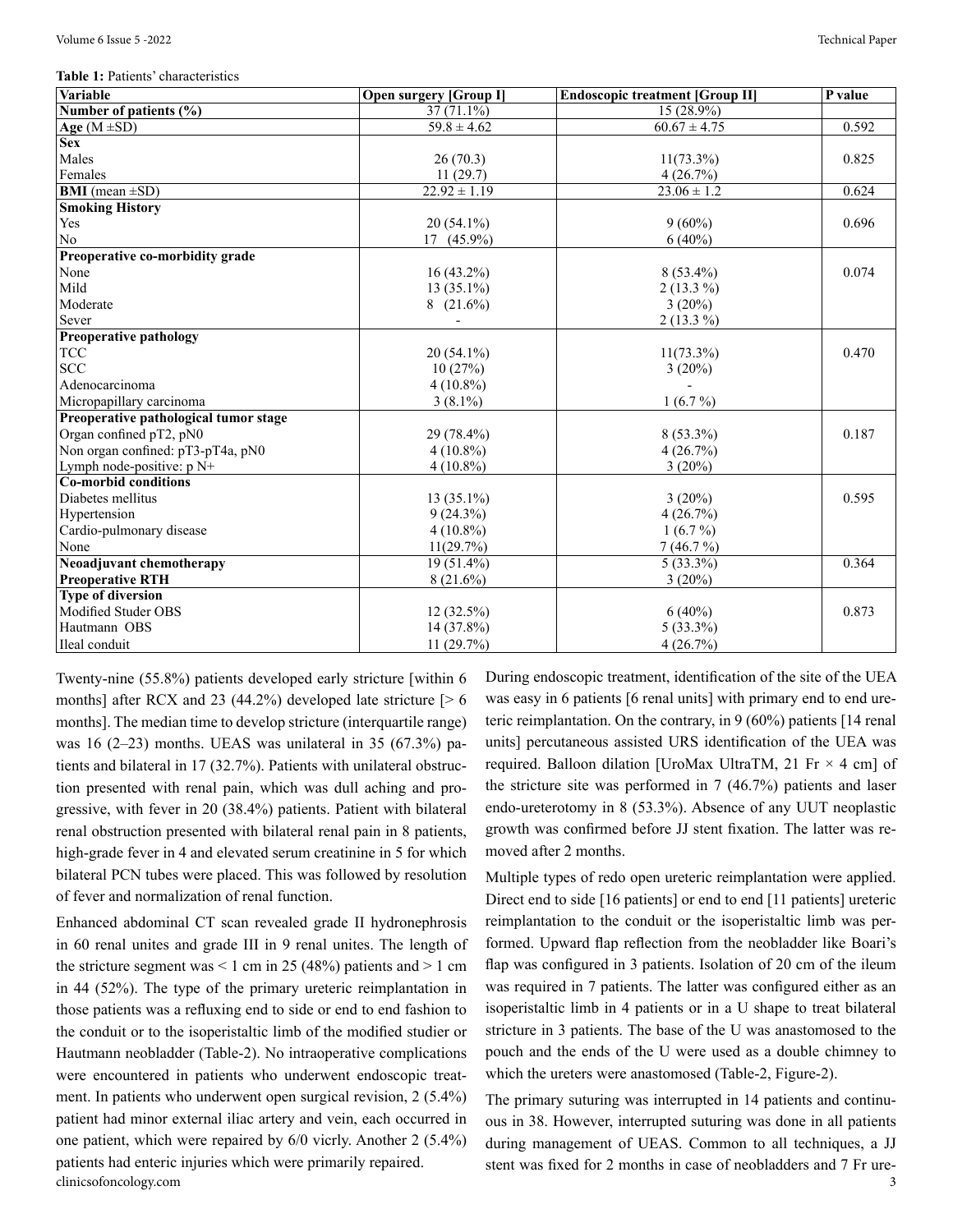#### Volume 6 Issue 5 -2022 Technical Paper

teric stents for 2 weeks in case of conduits. Operative time was significantly longer in open surgical revision (p 0.001). After the ureteric stents removal, abdominal US showed decompression of the pelvicalyceal system in all patients. Recurrent strictures developed in 7 (13.5%) patients (3 after endoscopic balloon dilation and 4 after open revisions) during the 1st year postoperatively. Table-2 summarizes the results and the postoperative complications.





**Figure 2:** Bilateral UEAS in male patient with Hautmann ileal neobladder treated with upward flap reconstruction

A-RT Descending nephrostogram showing complete arrest of the dye

B- LT Descending nephrostogram showing complete arrest of the dye

C- Bilateral ureteric identification and stricture delineation

D- Upward flap reconfiguration from the pouch and anastomosis to both ureters

E- KUB showing bilateral JJ stents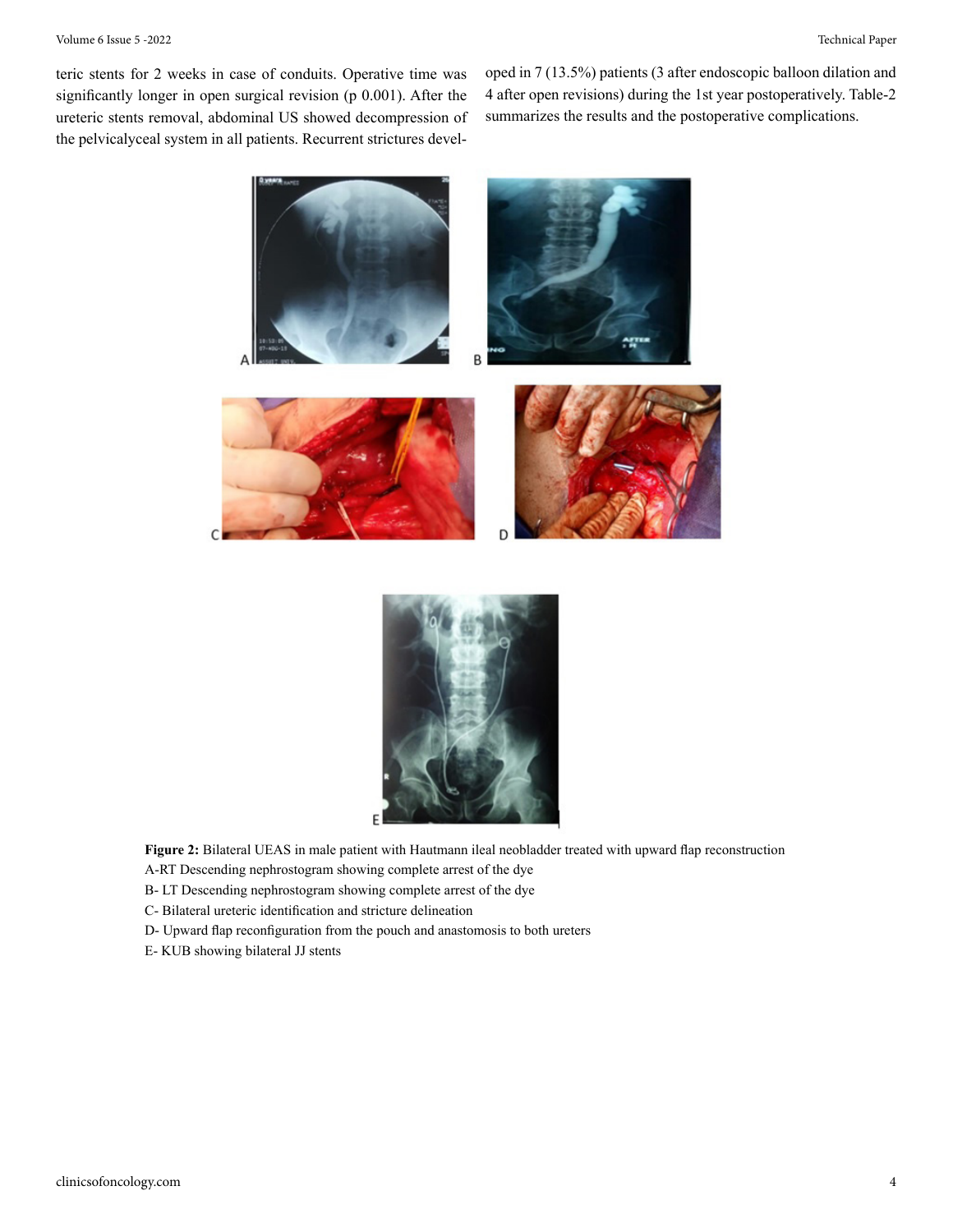**Table 2**: Uretero-enteric stricture characteristics and postoperative complications

|                                               | Open surgery      | <b>Endoscopic treatment</b> | $\overline{P}$ value |
|-----------------------------------------------|-------------------|-----------------------------|----------------------|
| Laterality                                    |                   |                             |                      |
| Unilateral                                    | $25(67.6\%)$      | $10(66.7\%)$                | 0.950                |
| <b>Bilateral</b>                              | $12(32.4\%)$      | $5(33.3\%)$                 |                      |
| Preoperative type of ureteral reimplantation  |                   |                             |                      |
| Refluxing end to side                         | $25(67.6\%)$      | $9(60\%)$                   | 0.603                |
| Refluxing end to end                          | $12(32.4\%)$      | $6(40\%)$                   |                      |
| <b>Types of sutures</b>                       |                   |                             |                      |
| Interrupted                                   | $8(21.6\%)$       | $6(40\%)$                   | 0.176                |
| Running                                       | 29 (78.4%)        | $9(60\%)$                   |                      |
| History of prolonged urinary leakage          |                   |                             |                      |
| <b>YES</b>                                    | $8(21.6\%)$       | 4(26.7%)                    | 0.696                |
| NO                                            | 29 (78.4%)        | $11(73.3\%)$                |                      |
| <b>History of PCN placement</b>               |                   |                             |                      |
| <b>YES</b>                                    | 11(29.7%)         | $5(33.3\%)$                 | 0.799                |
| NO                                            | 26 (70.3%)        | $10(66.7\%)$                |                      |
| Time to stricture occurrence                  |                   |                             |                      |
| Early ( $\leq 6$ mo)                          | $20(54.1\%)$      | $9(60\%)$                   | 0.696                |
| Late $(>6 \text{ mo})$                        | $17(45.9\%)$      | $6(40\%)$                   |                      |
| Operative time (min)                          | $186.86 \pm 9.86$ | $66.33 \pm 6.91$            | 0.001                |
| <b>Types of treatment</b>                     |                   |                             |                      |
| Direct end to side                            | $16(43.2\%)$      |                             |                      |
| Direct end to end                             | 11(29.7%)         |                             |                      |
| Upward ileal flap                             | $3(8.1\%)$        |                             |                      |
| Isoperistaltic limb                           | $4(10.8\%)$       |                             |                      |
| U shaped ileal segment                        | $3(8.1\%)$        |                             |                      |
| <b>Balloon</b> dilation                       |                   | 7(46.7%)                    |                      |
| Laser incision                                |                   | 8 (53.3%)                   |                      |
| <b>Recurrence of stricture</b>                |                   |                             |                      |
| Yes                                           | $4(10.8\%)$       | $3(20\%)$                   | 0.379                |
| N <sub>0</sub>                                | 33 (89.2%)        | $12(80\%)$                  |                      |
| Postoperative modified Clavien complications: |                   |                             |                      |
| <b>Blood</b> transfusion                      | 10(27%)           |                             | 0.280                |
| Postoperative fever                           | $6(16.2\%)$       | $5(33.3\%)$                 |                      |
| Ileus                                         | 4 $(10.8\%)$      | $2(13.3\%)$                 |                      |
| Sepsis                                        | 5 $(13.5\%)$      | $3(20\%)$                   |                      |
| Wound infection                               | $2(5.4\%)$        |                             |                      |
| wound dehiscence                              | 2 $(5.4\%)$       |                             |                      |
| <b>DVT</b>                                    | $1(2.7\%)$        |                             |                      |
| Intestinal leak                               | 1 $(2.7\%)$       |                             |                      |
|                                               |                   |                             |                      |
| None                                          | $6(16.2\%)$       | $5(33.3\%)$                 |                      |

#### **4. Discussion**

UEAS after UD could be managed by open, endoscopic, laparoscopic and robotic approaches. However, the two commonly used approaches are open and endoscopic techniques. Minimally invasive endoscopic management could be the preferred first option, whenever possible, to avoid the complications of open surgery [6]. Generally, good UEA should be water tight, tension free, mucosa to mucosa, spatulated, stented and using fine sutures. Sometimes, the left ureter may pass to the right side under the sigmoid colon. So, it should have a smooth curve without angulation or twisting. Handling should be a-traumatic. [7] Commonly, UEAS rate is higher in the anti-refluxing techniques. [8] Hautmann stated that; if the reservoir is large volume and low pressure; the refluxing anastomosis is the technique of choice; as it does not affect the renal function, technically easier and poses less risk of stricture. Furthermore, multiple randomized trials show that the use of anti-refluxing UEA is not necessary. [9, 10] We prefer to do UEA as

the last step during the reconstruction to avoid any traction during

the conduit-stoma or urethro-enteric anastomosis.

Stricture occurrence may be due to benign or malignant causes. Benign Strictures may be due to poor ureteral condition as in Tuberculosis or Bilharziasis, post radiotherapy, poor surgical technique as angulation or twisting, postoperative urinary tract infection (UTI), prolonged leakage and stent slippage or its early removal [9]. Regarding the robotic surgical technique, there was no difference in the rate of UEAS between it and open surgery.[11] Ahmed et al. showed that a higher BMI, intra-corporeal UD, longer length of the resected right ureter, postoperative UTI and leakage were significantly associated with UEAS following RARC [2]. Malignant obstruction whether intrinsic or extrinsic compression should be excluded in every case either by imaging or endoscopic surveillance.

In a study evaluating the factors affecting the development of UEAS that included 2888 patients, UEAS developed in 123 patients. On multivariate analysis, the significant factors were; higher BMI (p=0.002), ASA score  $\geq$  (p<0.0001), lymph node positive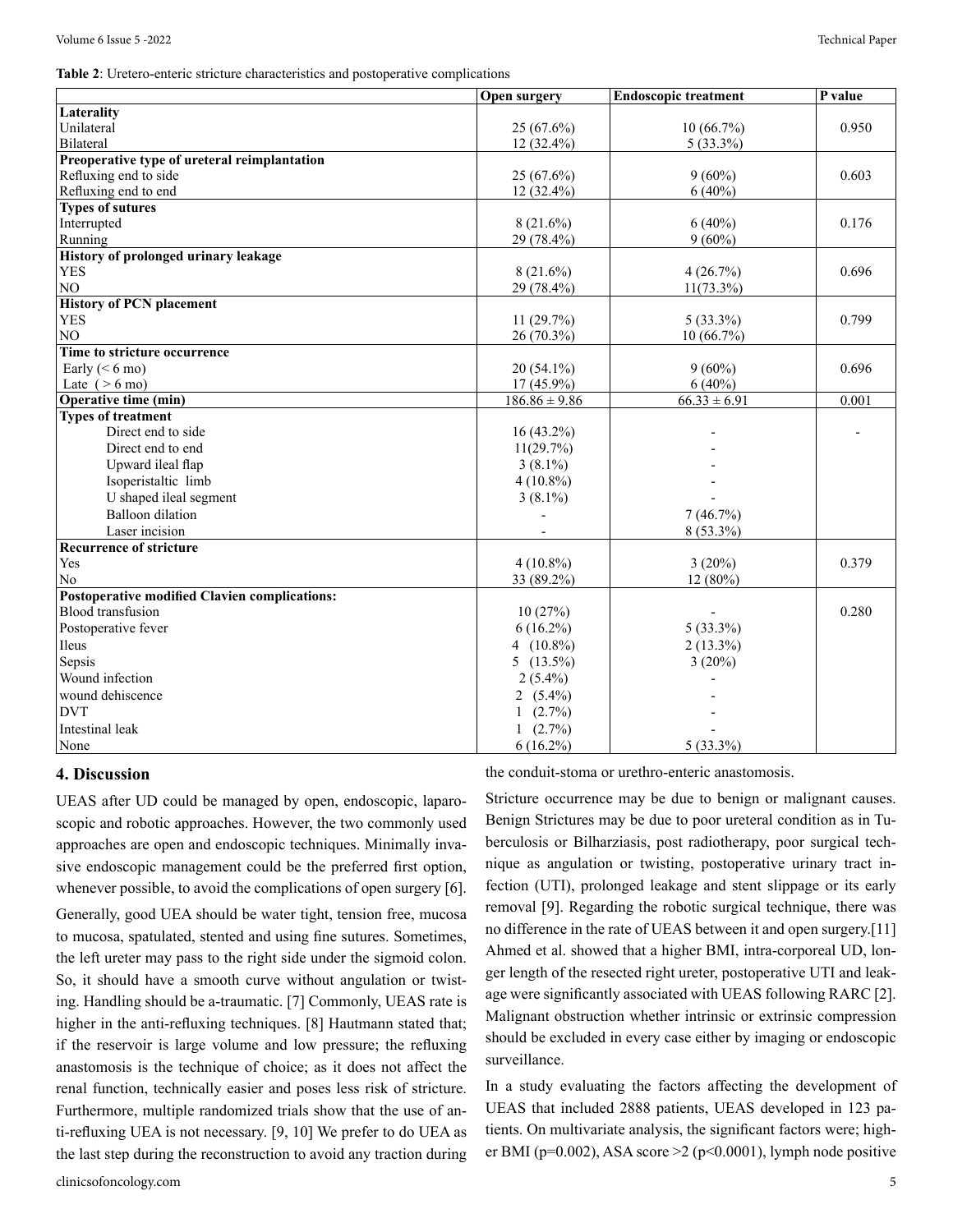disease ( $p=0.027$ ), 30-day postoperative complications grade  $3+$ (p=0.017), male gender and history of prior abdominal surgery ( $p=0.0001$ ). The risk of stricture/10 yrs was 1.9 % without history of previous abdominal surgery versus 9.3% with their counterparts [2].

In a study evaluating the effect of diabetes and elevated serum urea level, 14/133 patients (10.5%) developed strictures. Diabetes and elevated serum urea level  $(>7.1 \text{ mmol/L})$  increased the risk for UEAS development (odds ratio 4.31 and 4.28, respectively; p<0.05 for each). This was explained as diabetes is a micro-vascular disease; the distal ureter becomes sensitive to the reduced perfusion and became, especially after dissection, unable to compensate for its relative ischemia. This may predispose to UEAS and impairs tissue-healing. [12] In our study, the number of diabetic patients were 13 (35.1%) in group I and 3 (20%) in group II. Regarding the laterality, UEAS tends to affect the left side more than the right. This may be due to the increased mobilization and tunneling under the sigmoid colon to reach the other side. [13] But, the increased left sided UEAS rate is inherent to all orthotopic reservoirs except the (W) shape which may not require this tunneling. [14] In our study, the left sided strictures were present in  $38/52$ patients (29 in group I and 9 in group II). In those patients, the left ureter was tunneled under the sigmoid through a large hole in the mesentery below the level of inferior mesenteric artery.

Hautmann stated that, the preoperative state of the ureter greatly affects the postoperative outcome of UEA. Preoperative Hydronephrosis increased the stricture rate ( $p= 0.012$ ). This may be due to increased collagen deposition in the wall of the ureter. [14] In our study, preoperative hydronephrosis was present in 16/52 patients (11 in group I and 5 in group II).

Regarding the suturing technique, whether continuous or interrupted, and its impact on the UEA, it was shown that the stricture rate per ureter was 8.5% (25/293) and 12.7% (27/213) in the interrupted and running groups, respectively (p 0.14). On multivariate analysis, the running technique was associated with UEAS (p 0.05). Kaplan-Meier analysis showed a trend toward higher freedom from stricture for the interrupted anastomosis (p 0.06).[15] In our study, the primary suturing was interrupted in 14 patients and continuous in 38. However, interrupted suturing was done in all patients during management of UEAS.

clinicsofoncology.com 6 Multiple factors affect UEAS management such as the ipsilateral renal function, laterality, stricture length, time to occurrence, etiology, type of anastomosis, and the surgeon experience. So, full details of the diversion process must be reported for any future surgical intervention. During management, each re-implantation technique has its peculiar characters. For example, end-side UEA to an isoperistaltic limb is difficult in retrograde endoscopy. It may need an antegrade assisted fluoroscopic approach. However, in open surgery, the anterior location of the isoperistaltic limb facilitates identification of the ureter with no need to open the reservoir.

[16] If the serous-lined extramural tunnel was used, it is ideal for retrograde endoscopy, but in open surgery, the reservoir  $\pm$  the tunnel will be opened. [17] In the ileal conduit, the Wallace anastomosis helps to access the UEA in case of endoscopic treatment than the end to side UEA.

Endoscopic treatment of UEAS may be performed in an antegrade or retrograde approaches. It is often the first choice especially in patients with strictures  $\leq 1$  cm [13, 18]. It avoids a lot of the hazards that may occur with laparoscopic or open surgery owing to marked intra-abdominal adhesions and allows the patient's return to normal daily activity sooner [7- 19].

Modalities of endoscopic treatment include balloon dilation, endoscopic incision using cold knife or laser with success rate up to 70%. Factors like stricture length >1cm, stricture presenting <6 months after surgery and left sided stricture are associated with poor outcomes. [20] For left sided strictures, endoscopic incision should be done cautiously to avoid injury to the sigmoid mesentery which is very close. This, taken with the lower success rates of endoscopic approaches on this side, supports the priority of open repair of left sided strictures. [4-21]

In our study, endoscopic dilation was performed in 15 patients [balloon dilation in 7 (46.7%) and laser incision in 8 (53.3%)]. The success rate was 80 %. Three patients (20%) developed recurrence of stricture after balloon dilation. A study evaluating the endoscopic balloon dilation of UEAS [17 patients] compared to a control group [21 patients] who underwent open surgery, found that the success rate was similar [82.6% and 85.7% respectively]. However, a significantly reduced mean operative time, intraoperative blood loss and postoperative hospital stay were found in the first group. [22] This is in accordance with our results.

Open surgery is considered the treatment of choice for UEAS with a success rate up to 90%. However, it is associated with a high incidence of blood loss, intraoperative complications and high reoperation rates. [23] The indication of open surgery as a primary intervention is radiologically complete obstruction of the stricture or stricture length greater than 1 cm. Also, it is considered the second step after unsuccessful endoscopic intervention. [24] However, open surgical treatment is challenging for the following reasons; the UEA is a deep posterior anastomosis with dense overlying intestinal adhesion, pedicle preservation of the neobladder or the conduit is critical, the left ureter passes under the sigmoid colon and should be dissected carefully preserving healthy and lengthy ureters with avoidance of inadverant injury to surrounding structures.

To overcome the excessive dissection in open surgery, some authors described the uretero-ileal bypass technique. In this technique, a healthy part of the ureter was opened and anastomosed to the nearby neobladder. Small number of patients and limited follow up were limitation of this technique. [25] Few studies reported the initial experience of labaroscopic/robotic management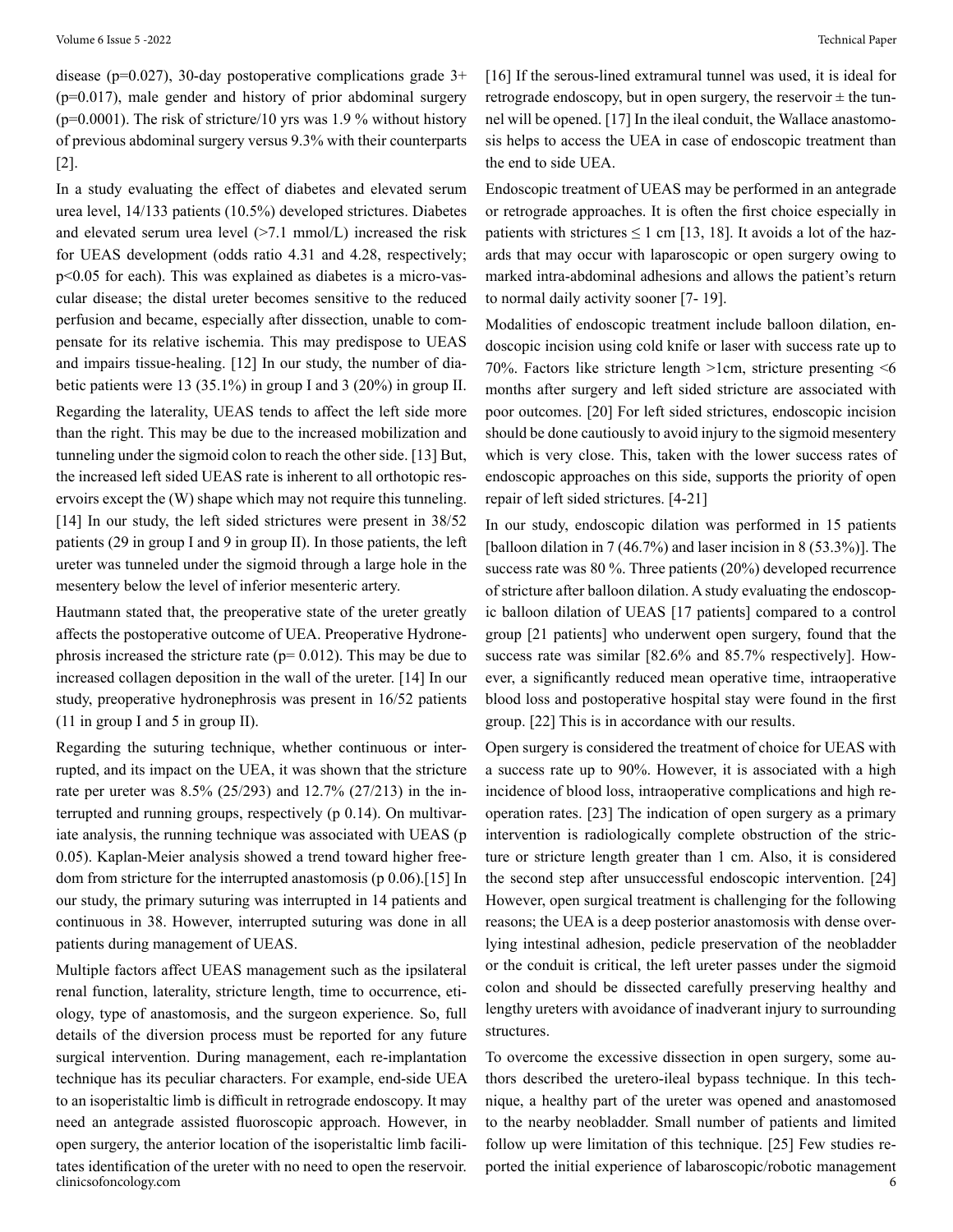of UEAS is present. A small number of patients and high level of experience are required. [2-26]

The limitations of our study include; the small number of patients and its retrospective nature.

#### **5. Conclusion**

UEAS is not uncommon time-dependent complication after UD. The endoscopic management is an appealing first choice as it utilizes regional anesthesia, has minimal or no blood loss, results in minimal postoperative complications and shorter hospitalization. However, open surgical treatment guarantees good results for bilateral, complex strictures in presence of high volume surgeons.

#### **6. Abbreviations**

| Radical cystectomy                    | <b>RCX</b>   |
|---------------------------------------|--------------|
| Urinary diversion                     | UD           |
| Uretero-enteric anastomosis           | UEA          |
| Uretero-enteric anastomosis stricture | UEAS         |
| Upper urinary tract                   | UUT          |
| Percutaneous nephrostomy              | <b>PCN</b>   |
| Gastrointestinal tract                | GIT          |
| Radiotherapy                          | <b>RTH</b>   |
| Urinary tract infection               | UTI          |
| Body mass index                       | BMI          |
| American Society of Anesthesiology    | ASA          |
| Yrs<br>Years                          |              |
| Robotic Assisted Radical Cystectomy   | <b>RARCS</b> |

#### **References**

- 1. [Hautmann RE, de Petriconi RC, Volkmer BG. Lessons learned from](https://pubmed.ncbi.nlm.nih.gov/20643429/) [1,000 neobladders: the 90-day complication rate. J Urol. 2010; 184:](https://pubmed.ncbi.nlm.nih.gov/20643429/)  [990-4.](https://pubmed.ncbi.nlm.nih.gov/20643429/)
- 2. [Ahmed YE, Hussein AA, May PR, Ahmad B, Ali T, Durrani A, et](https://pubmed.ncbi.nlm.nih.gov/28257782/)  [al., Natural History, Predictors and Management of Ureteroenteric](https://pubmed.ncbi.nlm.nih.gov/28257782/) [Strictures after Robot Assisted Radical Cystectomy. J Urol. 2017;](https://pubmed.ncbi.nlm.nih.gov/28257782/) [198: 567-74.](https://pubmed.ncbi.nlm.nih.gov/28257782/)
- 3. [Kurzer E, Leveillee RJ. Endoscopic management of ureterointestinal](https://pubmed.ncbi.nlm.nih.gov/16053356/) [strictures after radical cystectomy. J Endourol. 2005; 19: 677-82.](https://pubmed.ncbi.nlm.nih.gov/16053356/)
- 4. [A.M. Moeen, D.A. Hameed, R.A. Gadelkareem, et al., Functional](https://www.sciencedirect.com/science/article/pii/S1110570416300777)  [evaluation of a modified Studer ilealneobladder. African Journal of](https://www.sciencedirect.com/science/article/pii/S1110570416300777)  [Urology 2016; 22: 153-61.](https://www.sciencedirect.com/science/article/pii/S1110570416300777)
- 5. [Colombo R, Naspro R. Ileal Conduit as the Standard for Urinary](https://www.sciencedirect.com/science/article/abs/pii/S1569905610001168)  [Diversion After Radical Cystectomy for Bladder Cancer. European](https://www.sciencedirect.com/science/article/abs/pii/S1569905610001168) [urology supplements. 2010; 9: 736 – 44.](https://www.sciencedirect.com/science/article/abs/pii/S1569905610001168)
- 6. [Moeen AM, Safwat AS, Elderwy AA, Behnsawy HM, Osman MM,](https://pubmed.ncbi.nlm.nih.gov/28635567/)  [Hameed DA. Management of neobladder complications: endoscopy](https://pubmed.ncbi.nlm.nih.gov/28635567/) [comes first. Scandinavian journal of urology. 2017; 51; 146-51.](https://pubmed.ncbi.nlm.nih.gov/28635567/)
- 7. [Mattei A, Birkhaeuser FD, Baermann C, Warncke SH, Studer UE. To](https://pubmed.ncbi.nlm.nih.gov/18078958/)  [Stent or Not to Stent Perioperatively the Ureteroileal Anastomosis of](https://pubmed.ncbi.nlm.nih.gov/18078958/)

[Ileal Orthotopic Bladder Substitutes and Ileal Conduits? Results of a](https://pubmed.ncbi.nlm.nih.gov/18078958/) [Prospective Randomized Trial. J Urol. 2008; 179: 582-6.](https://pubmed.ncbi.nlm.nih.gov/18078958/)

- 8. [Hautmann RE, Volkmer BG, Schumacher MC, Gschwend JE, Studer](https://pubmed.ncbi.nlm.nih.gov/16830152/)  [UE. Long-term results of standard procedures in urology: the ileal](https://pubmed.ncbi.nlm.nih.gov/16830152/) [neobladder. World J Urol. 2006; 24: 305–14.](https://pubmed.ncbi.nlm.nih.gov/16830152/)
- 9. [Skinner EC, Fairey AS, Groshen S, Daneshmand S, Cai J, Miranda](https://pubmed.ncbi.nlm.nih.gov/25823791/)  [G, et al., Randomized Trial of Studer Pouch versus T-Pouch Orthot](https://pubmed.ncbi.nlm.nih.gov/25823791/)[opic Ileal Neobladder in Patients with Bladder Cancer. J Urol. 2015;](https://pubmed.ncbi.nlm.nih.gov/25823791/) [194: 433-40.](https://pubmed.ncbi.nlm.nih.gov/25823791/)
- 10. Shaaban AA, Abdel‐[Latif M, Mosbah A, Gad H, Eraky I, Ali-El-](https://pubmed.ncbi.nlm.nih.gov/16643492/)[Dein B, et al., A randomized study comparing an antireflux system](https://pubmed.ncbi.nlm.nih.gov/16643492/) [with a direct ureteric anastomosis in patients with orthotopic ileal](https://pubmed.ncbi.nlm.nih.gov/16643492/) [neobladders. BJU international. 2006; 97: 1057-62.](https://pubmed.ncbi.nlm.nih.gov/16643492/)
- 11. [Anderson CB, Morgan TM, Kappa S, Moore D, Clark PE, Davis](https://pubmed.ncbi.nlm.nih.gov/23260561/) [R, et al., Ureteroenteric anastomotic strictures after radical cystecto](https://pubmed.ncbi.nlm.nih.gov/23260561/)[my-does operative approach matter? The Journal of urology. 2017;](https://pubmed.ncbi.nlm.nih.gov/23260561/) 189: 541-71
- 12. [Hoag N, Papa N, Beharry BK, Lawrentschuk N, Chiu D, Sengipta](https://pubmed.ncbi.nlm.nih.gov/28360953/) [S, et al., Diabetes and elevated urea level predict for uretero-ileal](https://pubmed.ncbi.nlm.nih.gov/28360953/) [stricture after radical cystectomy and ileal conduit formation. Can](https://pubmed.ncbi.nlm.nih.gov/28360953/) [Urol Assoc J. 2017; 11: E88-92.](https://pubmed.ncbi.nlm.nih.gov/28360953/)
- 13. [Schondorf D, Meierhans-Ruf S, Kiss B, Giannarini G, Thalmann](https://pubmed.ncbi.nlm.nih.gov/23454401/)  [GN, Studer UE, et al., Ureteroileal strictures after urinary diversion](https://pubmed.ncbi.nlm.nih.gov/23454401/) [with an ileal segment – is there a place for endourological treatment](https://pubmed.ncbi.nlm.nih.gov/23454401/) [at all? J Urol. 2013; 190: 585–90.](https://pubmed.ncbi.nlm.nih.gov/23454401/)
- 14. [Hautmann RE, de Petriconi R, Kahlmeyer A, Enders M, Volkmer](https://pubmed.ncbi.nlm.nih.gov/28536083/) [B. Preoperatively Dilated Ureters are a Specific Risk Factor for the](https://pubmed.ncbi.nlm.nih.gov/28536083/) [Development of Ureteroenteric Strictures After Open Radical Cys](https://pubmed.ncbi.nlm.nih.gov/28536083/)[tectomy and Ileal Neobladder. J UROL. 2017; 198: 1098-106.](https://pubmed.ncbi.nlm.nih.gov/28536083/)
- 15. [Large MC, Cohn JA, Kiriluk KJ, Dangle P, Richards KA, Smith ND,](https://pubmed.ncbi.nlm.nih.gov/23454159/) [et al., The Impact of Running versus Interrupted Anastomosis on](https://pubmed.ncbi.nlm.nih.gov/23454159/) [Ureterointestinal Stricture Rate after Radical Cystectomy. J Urol.](https://pubmed.ncbi.nlm.nih.gov/23454159/) [2013; 190: 923-7.](https://pubmed.ncbi.nlm.nih.gov/23454159/)
- 16. [Hollowell CM, Christiano AP, Steinberg GD. Technique of Haut](https://pubmed.ncbi.nlm.nih.gov/10604311/)[mann ileal neobladder with chimney modification: interim results in](https://pubmed.ncbi.nlm.nih.gov/10604311/) [50 patients. J UROL. 2000; 163: 47-50.](https://pubmed.ncbi.nlm.nih.gov/10604311/)
- 17. [Abol-Enein H, Ghoneim MA. Functional results of orthotopic ileal](https://pubmed.ncbi.nlm.nih.gov/11342891/) [neobladder with serous-lined extramural ureteral reimplantation: ex](https://pubmed.ncbi.nlm.nih.gov/11342891/)[perience with 450 patients. J Urol. 2001; 165: 1427–32.](https://pubmed.ncbi.nlm.nih.gov/11342891/)
- 18. [Emiliani E, Breda A. Laser endoureterotomy and endopyelotomy: an](https://pubmed.ncbi.nlm.nih.gov/25246158/) [update. World J Urol. 2015; 33: 583–7.](https://pubmed.ncbi.nlm.nih.gov/25246158/)
- 19. Razvi HA, Martin TV, Sosa RE et al., Endourological management of complications of urinary intestinal diversion. AUA Update Ser. 1996; 15: 174–9.
- 20. [Nassar OA, Alsafa ME. Experience with ureteroenteric strictures](https://pubmed.ncbi.nlm.nih.gov/21492915/)  [after radical cystectomy and diversion: open surgical revision. Urol](https://pubmed.ncbi.nlm.nih.gov/21492915/)[ogy. 2011; 78: 459-65.](https://pubmed.ncbi.nlm.nih.gov/21492915/)
- 21. [Karmolowsky EV, Clayman RV, Weyman PJ. Endourological man](https://www.sciencedirect.com/science/article/abs/pii/S0022534717440444)[agement of ureteroileal anastomotic stricture: is it effective? J Urol.](https://www.sciencedirect.com/science/article/abs/pii/S0022534717440444) [1987; 137: 390-4.](https://www.sciencedirect.com/science/article/abs/pii/S0022534717440444)
- 22. [Yu HL, Ye LY, Lin MH, Yang Y. Placement of dual Double-J stents](https://www.semanticscholar.org/paper/%5BPlacement-of-dual-double-J-stents-following-for-of-Yu-Ye/faee5176e5e8b4e94f1036c61935f4fc79d229f7)